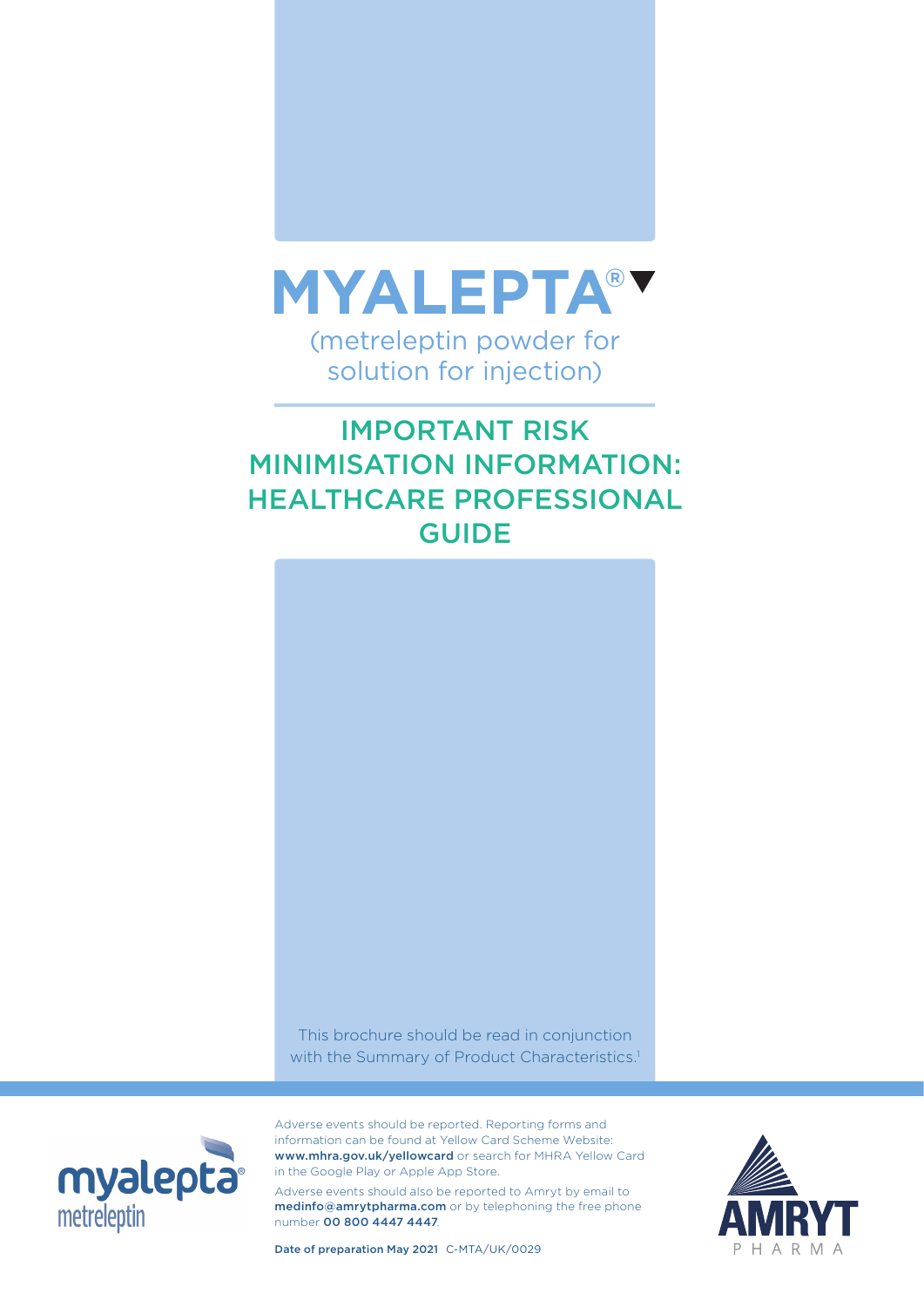# **Table of contents**

|  |                                                                                                                                                                                                                                                                                    | $\overline{\mathbf{3}}$ |
|--|------------------------------------------------------------------------------------------------------------------------------------------------------------------------------------------------------------------------------------------------------------------------------------|-------------------------|
|  |                                                                                                                                                                                                                                                                                    |                         |
|  |                                                                                                                                                                                                                                                                                    |                         |
|  |                                                                                                                                                                                                                                                                                    |                         |
|  | 1. Hypoglycaemia with concomitant use of insulin<br>and other anti-diabetics and other anti-diabetics and the state of the state of the state of the state of the state of the state of the state of the state of the state of the state of the state of the state of the state of |                         |
|  | 2. Acute pancreatitis associated with abrupt                                                                                                                                                                                                                                       |                         |
|  | 3. Unplanned pregnancy due to improvement<br>of hormonal dysfunction with Myalepta_______________                                                                                                                                                                                  | 6                       |
|  |                                                                                                                                                                                                                                                                                    | 6                       |
|  |                                                                                                                                                                                                                                                                                    | 7                       |
|  | Potentially Serious Adverse Drug Reactions______________8                                                                                                                                                                                                                          |                         |
|  |                                                                                                                                                                                                                                                                                    |                         |
|  | 2. Serious and severe infections secondary                                                                                                                                                                                                                                         | 9                       |
|  |                                                                                                                                                                                                                                                                                    | 10                      |
|  |                                                                                                                                                                                                                                                                                    | 11                      |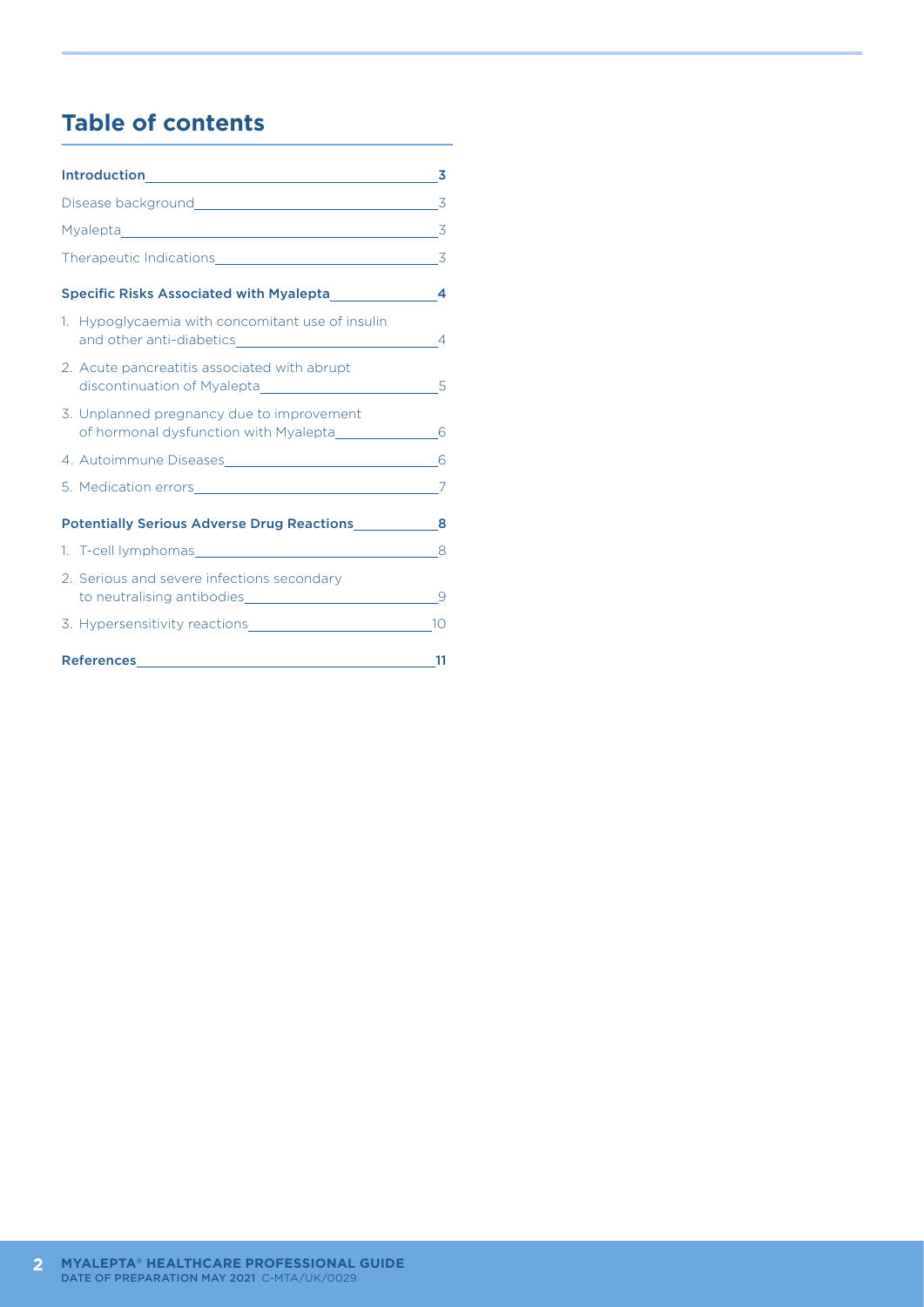- Treatment should be initiated and monitored by a healthcare professional experienced in the diagnosis and management of metabolic disorders.
- In the UK, there is a single National Specialist Service for people with lipodystrophy at Addenbrooke's Hospital in Cambridge and patients should be referred to this service for treatment initiation and monitoring.
- **For further information on the Specialist Service, please contact: 01223 768455**

## **Introduction**

This educational material has been developed as part of the risk minimisation measures for Myalepta. It is designed for healthcare professionals including the Specialist Prescriber and other Healthcare Professionals (HCPs) at the Specialist Service, Generalists, Nurses, Pharmacists and GPs.

Most side effects of Myalepta are manageable. However, it is important that patients are carefully monitored during treatment and trained on injection techniques to minimise consequences arising from non-compliance or medication errors. Please refer to the Specialist Service for further information.

This brochure should be read in conjunction with the Summary of Product Characteristics.<sup>1</sup> Specialist Prescribers should also refer to the Specialist Prescriber Guide (Dose and Prescribing Information: Specialist Prescriber Guide).

#### **Disease background**

Lipodystrophy comprises a heterogeneous group of rare disorders characterised by partial or complete absence of adipose tissue and can either be inherited or acquired.2 Patients with lipodystrophy often suffer from early-onset metabolic consequences which are caused by lack of adipose tissue and accompanying leptin deficiency.<sup>3,4</sup> Leptin is a key hormone secreted by adipose tissue and exerts a range of metabolic functions.<sup>3,5</sup> The lack of adipose tissue and leptin in patients with lipodystrophy can cause a range of disorders such as hypertriglyceridaemia and ectopic fat accumulation, hyperglycaemia due to insulin resistance, and insatiable hunger due to missing satiety signals.<sup>2,3</sup>

#### **Myalepta**

Myalepta (metreleptin) is a leptin-replacement therapy used in combination with diet to treat the consequences of leptin deficiency in patients with lipodystrophy.<sup>1</sup>

#### **Therapeutic Indications**

Myalepta is indicated as an adjunct to diet as a replacement therapy to treat the complications of leptin deficiency in lipodystrophy patients:

- With confirmed congenital generalised lipodystrophy (Berardinelli-Seip syndrome) or acquired generalised lipodystrophy (Lawrence syndrome) in adults and children 2 years of age and above
- With confirmed familial partial lipodystrophy or acquired partial lipodystrophy (Barraquer-Simons syndrome), in adults and children 12 years of age and above for whom standard treatments have failed to achieve adequate metabolic control1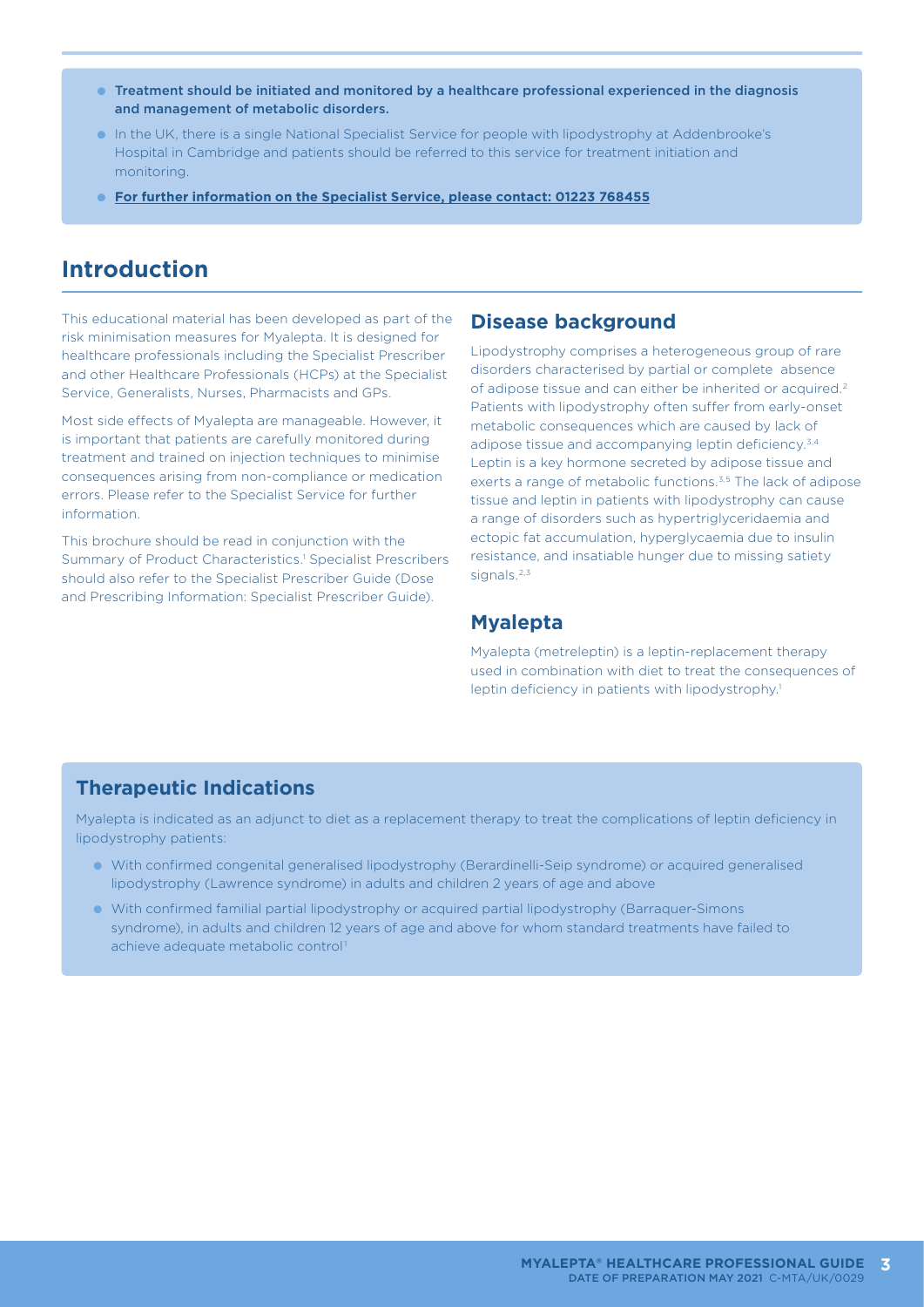## **Specific Risks Associated with Myalepta**

There are five main areas of risk which the risk minimisation measures are designed to address. They are:

- Hypoglycaemia with concomitant use of insulin and other anti-diabetics
- Acute pancreatitis associated with abrupt discontinuation of Myalepta
- Unplanned pregnancy due to improvement of hormonal dysfunction with Myalepta
- Autoimmune disorder progression
- Medication errors

#### **1. Hypoglycaemia with concomitant use of insulin and other anti-diabetics**

- There is a risk of hypoglycaemia in patients treated with Myalepta who are on anti-diabetic medicinal products, in particular insulin or insulin secretagogues (e.g. sulphonylureas).<sup>1</sup>
- Blood glucose should be monitored closely, especially at the start of treatment and following any dose changes. Patients/carers should be reminded to closely monitor blood glucose levels.
	- ● **HCPs at the Specialist Service** should advise the patient on the frequency of blood monitoring
- Patients/carers should be instructed to talk to the HCPs at the Specialist Service straight away if they notice any of the following signs of low blood sugar:1
	- $\circ$  Feeling dizzy
	- $\circ$  Feeling more sleepy or confused
	- $\circ$  Being clumsy and dropping things
	- $\circ$  Feeling more hungry than normal
	- $\circ$  Sweating more than normal
	- $\circ$  Feeling more irritable or more nervous
- **HCPs at the Specialist Service** should be informed if patients report repeated or severe signs of hypoglycaemia.

#### *Further information*

- Severe hyperglycaemia and difficult-to-treat diabetes associated with insulin resistance are serious consequences of lipodystrophy and often lead to the prescription of high doses of insulin and other drugs.2 If Myalepta is taken with unchanged doses of insulin, mild, moderate or severe hypoglycaemia may occur due to the increased sensitivity of insulin receptors and an increased metabolic response to insulin.<sup>1,3</sup>
- Large dose reductions of 50% or more of baseline insulin requirements may be needed in the first two weeks of treatment. Once insulin requirements have stabilised, dose adjustments of other anti-diabetic therapies may also be needed in some patients to minimise the risk of hypoglycaemia.<sup>1</sup>
- Hypoglycaemia deemed to be related to Myalepta treatment occurred in 14.2% of patients studied.<sup>1</sup> Post marketing, cases of hypoglycaemia have been reported. However, due to confounding factors these could not be clearly attributed to Myalepta.<sup>6</sup>
- In clinical studies, hypoglycaemia has been managed with food/drink intake and by modifying the dose of anti-diabetic medicinal products. In case of hypoglycaemic events of a non-severe nature, food intake management may be considered as an alternative to dose adjustment of anti-diabetics according to the treating physician's opinion.<sup>1</sup>
- Using different injection sites is recommended in patients co-administering insulin (or other subcutaneous medicinal products) and Myalepta.<sup>1</sup>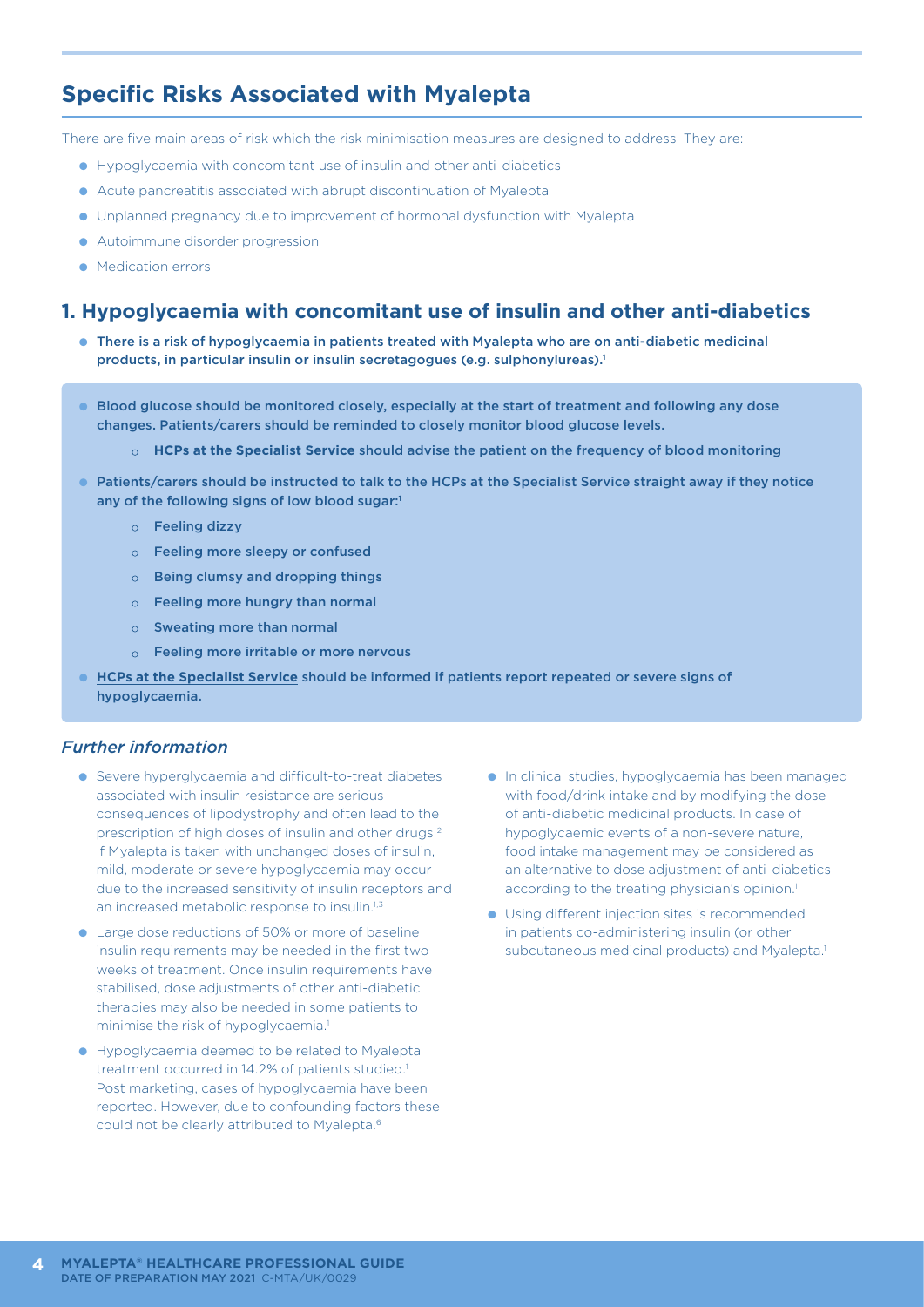## **2. Acute pancreatitis associated with abrupt discontinuation of Myalepta**

- Non-compliance with, or abrupt discontinuation of Myalepta may result in worsening hypertriglyceridaemia and associated pancreatitis, particularly in patients with risk factors for pancreatitis (e.g. history of pancreatitis, severe hypertriglyceridaemia).<sup>1</sup>
- Patients/carers should be instructed to avoid abrupt discontinuation with Myalepta and should be encouraged to be compliant with daily treatment.
- **The Specialist Prescriber at the Specialist Service** should be consulted if Myalepta treatment needs to be stopped.
	- o If Myalepta treatment is to be stopped or modified, the Specialist Prescriber must manage this. The specialist prescriber may steadily taper down the dose of Myalepta over a two-week period in conjunction with a low-fat diet and adjustment of other lipid-lowering medicinal products as needed.<sup>1</sup> Triglyceride levels should be monitored as other lipid lowering treatment may be required or modified.1
- Patients/carers should be advised that if the patient misses a dose, the dose should be administered as soon as the omission is noticed and the normal dosing schedule resumed the next day.
- Patients/carers should be instructed to talk to the **HCPs at the Specialist Service** straight away if they notice any signs of pancreatitis,<sup>1</sup> including:
	- o Sudden severe pain in the abdomen
	- o Nausea or vomiting
	- o Diarrhoea

#### *Further information*

- Patients with lipodystrophy are already predisposed to pancreatitis due to the hypertriglyceridaemia associated with the disease.7 In a US study involving 72 lipodystrophy patients, 28% of patients had a medical history of pancreatitis before initiating metreleptin.<sup>8</sup>
- In clinical studies, six patients (four with generalised lipodystrophy and two with partial lipodystrophy), experienced treatment-emergent pancreatitis. All patients had a history of pancreatitis and hypertriglyceridaemia.<sup>1</sup>
- Abrupt interruption and/or non-compliance with Myalepta dosing was suspected to have contributed to the occurrence of pancreatitis in two patients. The mechanism for pancreatitis in these patients was presumed to be return of hypertriglyceridaemia and therefore increased risk of pancreatitis in the setting of discontinuation of effective therapy for hypertriglyceridaemia.<sup>1</sup>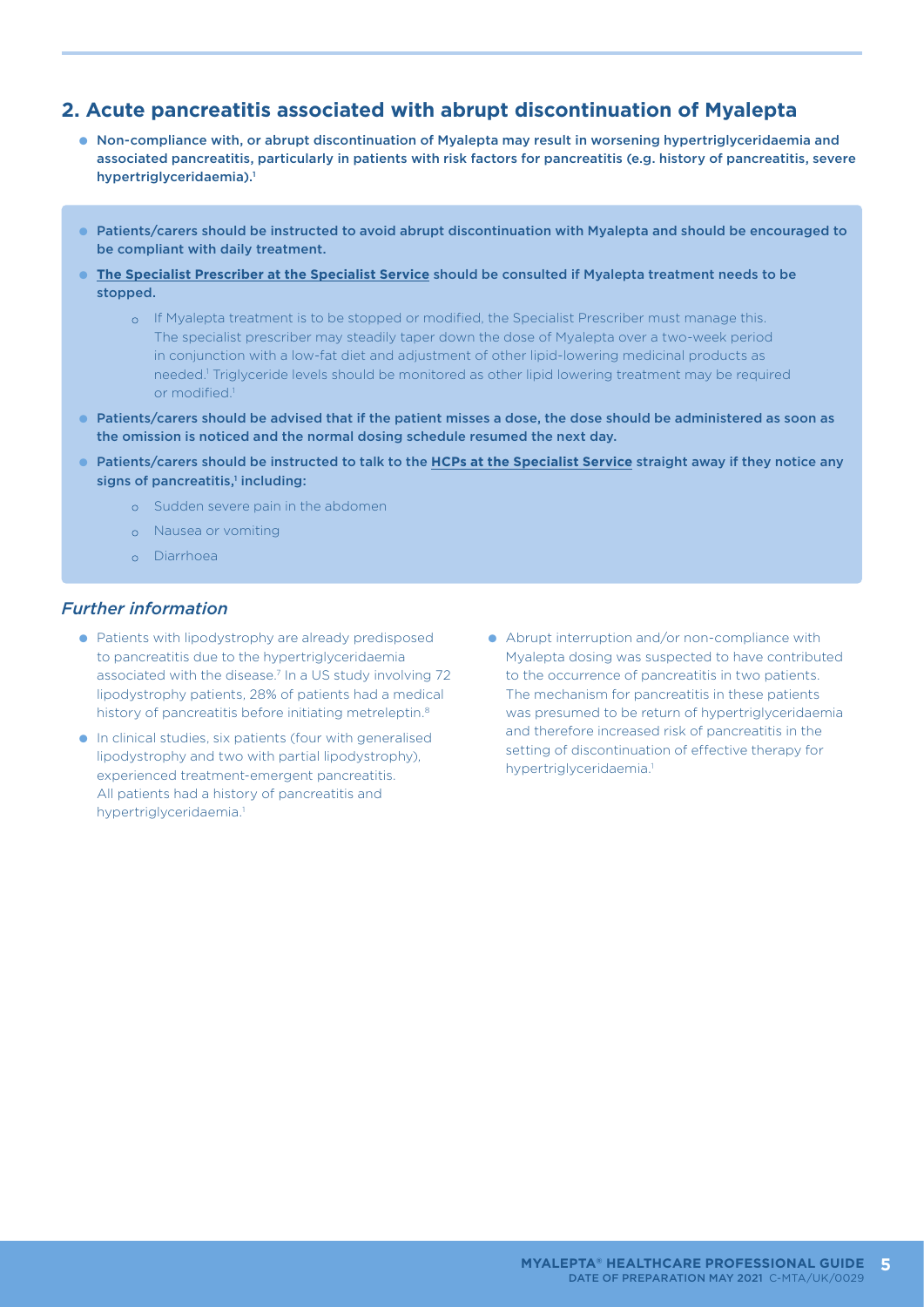## **3. Unplanned pregnancy due to improvement of hormonal dysfunction with Myalepta**

- Myalepta may increase fertility, due to effects on luteinising hormone, with the consequent potential for unplanned pregnancy.1
- Women of childbearing potential should be advised that Myalepta may increase fertility and contraceptive methods should be recommended.
	- o This includes women with lipodystrophy who might previously not have considered themselves as being of childbearing potential due to their low fertility.
- Due to the potential drug interaction of Myalepta with hormonal contraceptives, which may make the contraceptives less effective, additional non-hormonal contraception should be considered.
- Myalepta is not recommended during pregnancy and in women of childbearing potential not using contraception.
- Women should be instructed to talk to a doctor if they are pregnant or breast-feeding, think they may be pregnant or are planning to have a baby.

#### *Further information*

- Patients with lipodystrophy may have decreased fertility due to leptin deficiency.<sup>6</sup> Unplanned pregnancies may occur due to restoration of luteinising hormone release.<sup>1</sup> Women of childbearing potential should be advised that Myalepta may increase fertility and contraceptive methods should be recommended - this includes women with lipodystrophy who might previously not have considered themselves as being of childbearing potential due to their low fertility.
- Since it cannot be excluded that Myalepta may reduce exposure to substrates of CYP3A through enzyme induction, the efficacy of hormonal contraceptives may be reduced if co-administered with Myalepta. Therefore, an additional non-hormonal contraceptive method should be considered during treatment.<sup>1</sup>
- Abortions, stillbirths and preterm deliveries have been reported in women exposed to metreleptin during pregnancy though there is currently no evidence to suggest a causal relationship with the treatment. Studies in animals have shown some evidence of reproductive toxicity. Myalepta is not recommended during pregnancy and in women of childbearing potential not using contraception. 1
- Data on pregnancies are limited as clinical trials only reported six pregnancies with two live births.<sup>6</sup> It is not known whether these pregnancies were planned or unexpected.
- Animal studies showed no adverse effects on male or female fertility.<sup>1</sup>

## **4. Autoimmune Diseases**

Autoimmune disorder progression / flares, including severe autoimmune hepatitis, have been observed in some patients treated with Myalepta but a causal relationship between Myalepta treatment and progression of autoimmune disease has not been established. Close monitoring for underlying autoimmune disorder flares (sudden and severe onset of symptoms) is recommended. The potential benefits and risks of Myalepta treatment should be carefully considered in patients with autoimmune diseases.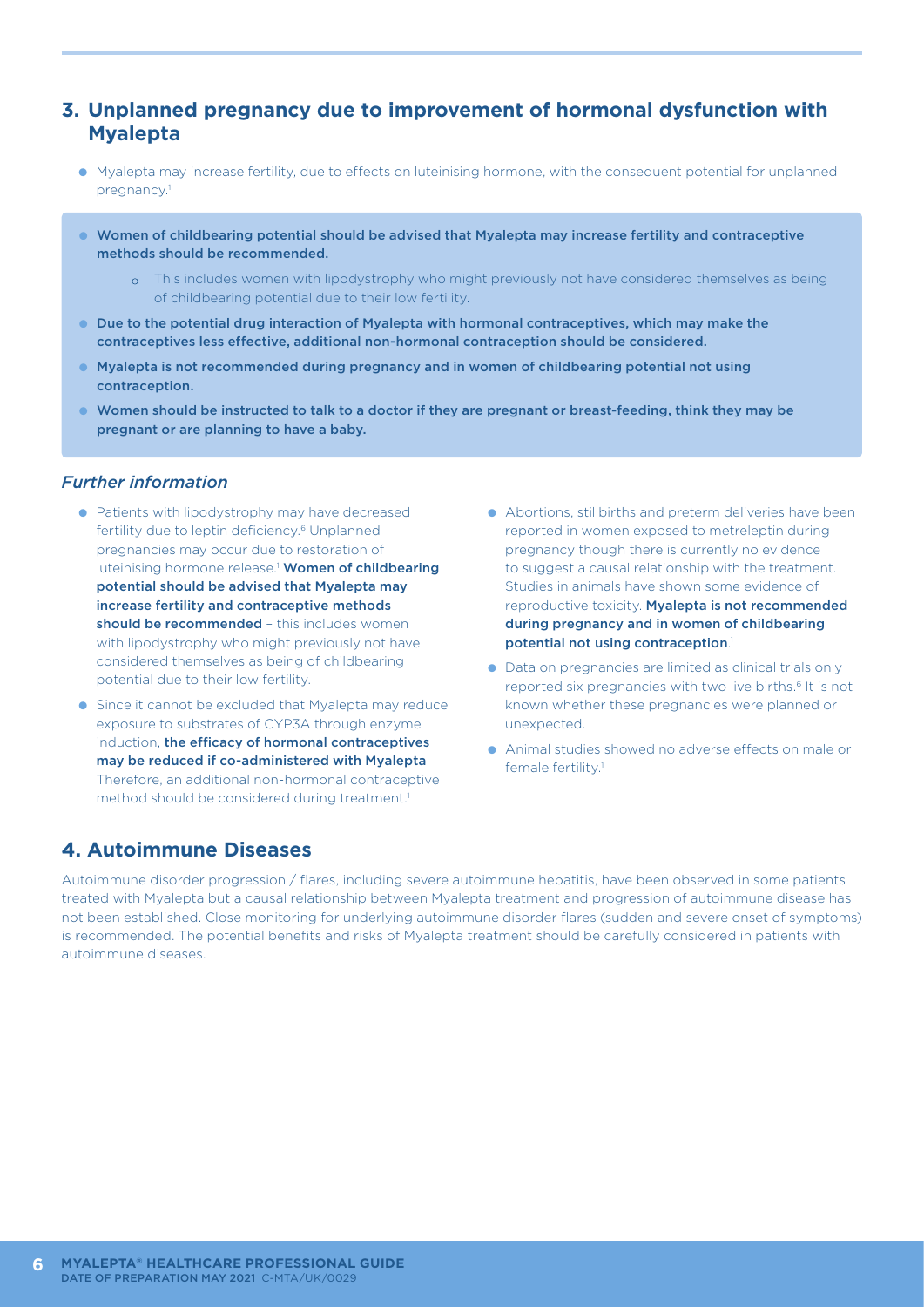## **5. Medication errors**

- The first injection of Myalepta should always be supervised by an appropriate HCP at the Specialist Service as it is important to avoid intramuscular injection in patients with minimal subcutaneous adipose tissue.<sup>1</sup>
- **A HCP at the Specialist Service and the Homecare Nurse** should provide patients and carers with training on the reconstitution of the product and proper subcutaneous injection technique.
- **The Specialist Service** is responsible for the prescription of the correct dose of Myalepta as well as the ancillary items to prepare and administer Myalepta (syringe, water vials etc.).
- **Specialist Prescribers** should refer to the Specialist Prescriber guide for details on dose calculation and prescribing of Myalepta and ancillary items.
- Information and training on the administration of Myalepta will initially be provided to the patient and carer at the Specialist Service. A Homecare Nurse will then support the patient and/or carer in their initial self-administration of Myalepta at home. A follow-up of injection technique should be performed six-monthly when the patient visits the Specialist Service.
- Healthcare professionals may be asked by patients/ carers about the method of administration and special precautions for storage, disposal and other handling (see below).

## **Method of administration**

- The injection should be administered at the same time every day. It can be administered any time of the day without regard to the timing of meals.
- The reconstituted solution should be injected into the abdomen, thigh or upper arm tissue.
	- ● Doses exceeding 1 mL can be administered as two injections (the total daily dose divided equally) to minimise potential injection site discomfort due to injection volume. When dividing doses due to volume, doses can be administered one after the other at different injection sites.
- It is recommended that patients should use a different injection site each day when injecting Myalepta.
- It is also recommended that patients should use different injection sites when co-administering insulin (or other subcutaneous medicinal products) and Myalepta.
- Patients/carers should be advised that if they inject more Myalepta than prescribed they should contact the **HCP at the Specialist Services** or go to a hospital straight away.

## **Special precautions for storage, disposal and other handling**

- Myalepta should be stored in a refrigerator until the day of use.
- Myalepta reconstituted with water for injection should be used immediately and is for single-use.
- Unused reconstituted solution cannot be stored for later use.
	- o When small doses/volumes are prescribed (e.g. in children), the vials will remain almost completely filled with product after drawing up the required dose, however the remaining reconstituted product should always be discarded immediately after use.
- New syringes must be used each time.
	- o Syringes and all caps, vials, and ampoules should be disposed of straight away in the sharps disposal container provided.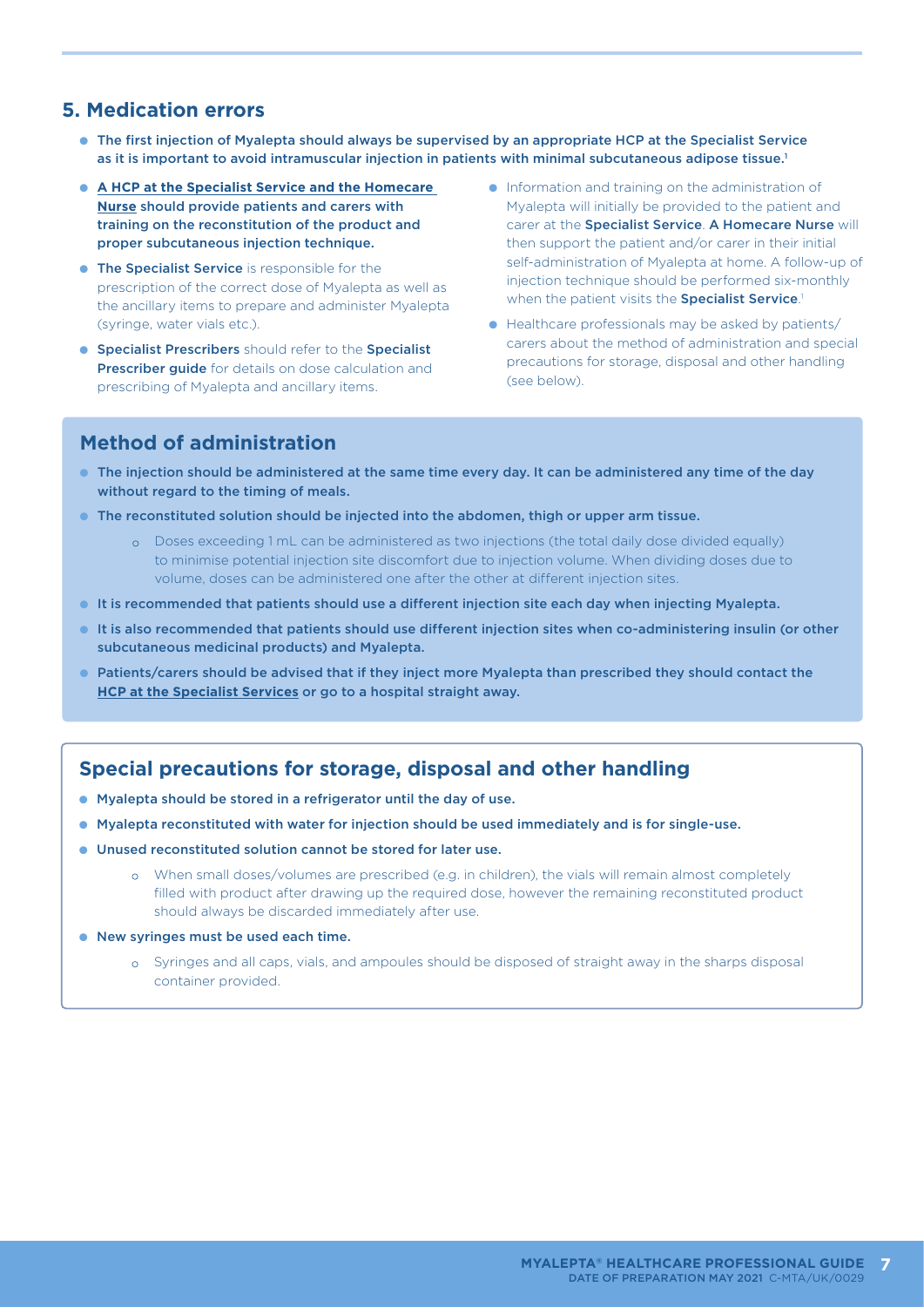## **Potentially Serious Adverse Drug Reactions**

#### **1. T-cell lymphomas**

- Acquired lipodystrophies are associated with autoimmune disorders, and autoimmune disorders are associated with an increased risk of malignancies including lymphomas.<sup>9</sup>
- The **Specialist Prescriber** should be informed if T-cell lymphoma is diagnosed and/or if any haematological abnormalities are diagnosed.
- The **Specialist Prescriber** should carefully consider the benefits and risks of treatment in patients with acquired generalised lipodystrophy and/or in patients with significant haematological abnormalities (including leukopenia, neutropenia, bone marrow abnormalities, lymphoma, and/or lymphadenopathy).<sup>1</sup>
- Three cases of T-cell lymphoma have been reported while using metreleptin in clinical studies.<sup>1</sup> All three patients had acquired generalised lipodystrophy. Two of these patients were diagnosed with peripheral T-cell lymphoma while receiving the medicinal product. Both had immunodeficiency and significant haematological abnormalities including severe bone marrow abnormalities before the start of treatment. A separate case of anaplastic large cell lymphoma was reported in a paediatric patient receiving the medicinal product who did not have haematological abnormalities before treatment.<sup>1</sup> A causal relationship between Myalepta treatment and the development and/or progression of lymphoma has not been established.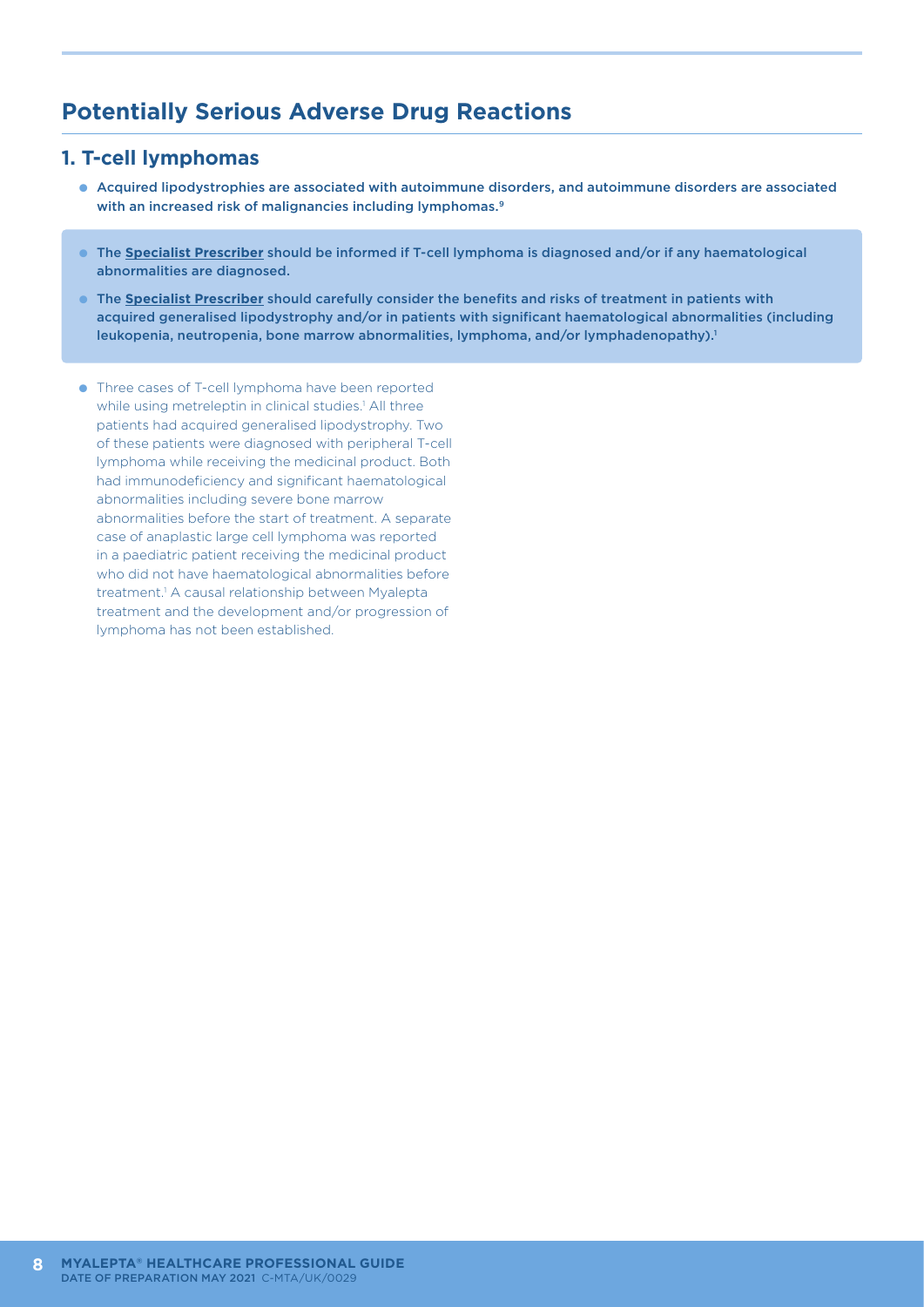#### **2. Serious and severe infections secondary to neutralising antibodies**

- An association between the development of neutralising antibodies or blocking activity and loss of efficacy and serious and severe infections cannot be excluded.
- Abrupt discontinuation of Myalepta should be avoided due to the potential risk of acute pancreatitis.
- Patients with a blocking activity against metreleptin and concurrent infections responded to standard of care treatment
- The **Specialist Prescriber** should be consulted if serious or severe infections occur.
- In patients with serious and severe infections, continuation of metreleptin should be at the discretion of the **Specialist Prescriber**.
- In cases of severe or serious infection or significant loss of efficacy despite administration of Myalepta (as well as considering poor compliance), the **Specialist Prescriber** should consider testing patients for neutralising antibodies

#### *Further information*

- In clinical trials (Studies NIH 991265/20010769 and FHA101), the rate of antidrug antibodies (ADAs) for generalised lipodystrophy and the partial lipodystrophy patients studied and with data available were 88% (65 out of 74 patients). A blocking activity of the reaction between metreleptin and a recombinant leptin receptor has been observed in vitro in the blood of the majority of an extended set of patients (98 out of 102 patients or 96%).<sup>1</sup>
- Serious and/or severe infections that were temporally associated with >80% blocking activity against metreleptin occurred in 5 generalised lipodystrophy patients. These events included 1 episode in 1 patient of serious and severe appendicitis, 2 episodes in patients of serious and severe pneumonia, a single episode of serious and severe sepsis and non-serious severe gingivitis in 1 patient and 6 episodes of serious and severe sepsis or bacteraemia and 1 episode of non-serious severe ear infection in 1 patient.
- One serious and severe infection of appendicitis was temporally associated with blocking activity against metreleptin in a patient with partial lipodystrophy who was not in the subgroup of partial lipodystrophy patients.
- Lipodystrophy patients with a blocking activity against metreleptin and concurrent infections responded to standard of care treatment.<sup>1</sup>
- Neutralising antibody activity may in theory affect the endogenous leptin levels, if any.6
- Loss of efficacy, potentially due to neutralising antibodies, may occur in patients on metreleptin therapy. However, it may also be associated with poor compliance which should also be considered.

#### For further information on how to submit samples for neutralising antibody testing, please contact medinfo@amrytpharma.com

As testing individual patient samples can take up to 4 months, and the clinical consequences of developing *in vitro* neutralizing antibodies to metreleptin are still not well understood, any clinical decision regarding whether to continue or stop treatment with metreleptin should be considered in the context of the patient's condition and the overall clinical situation.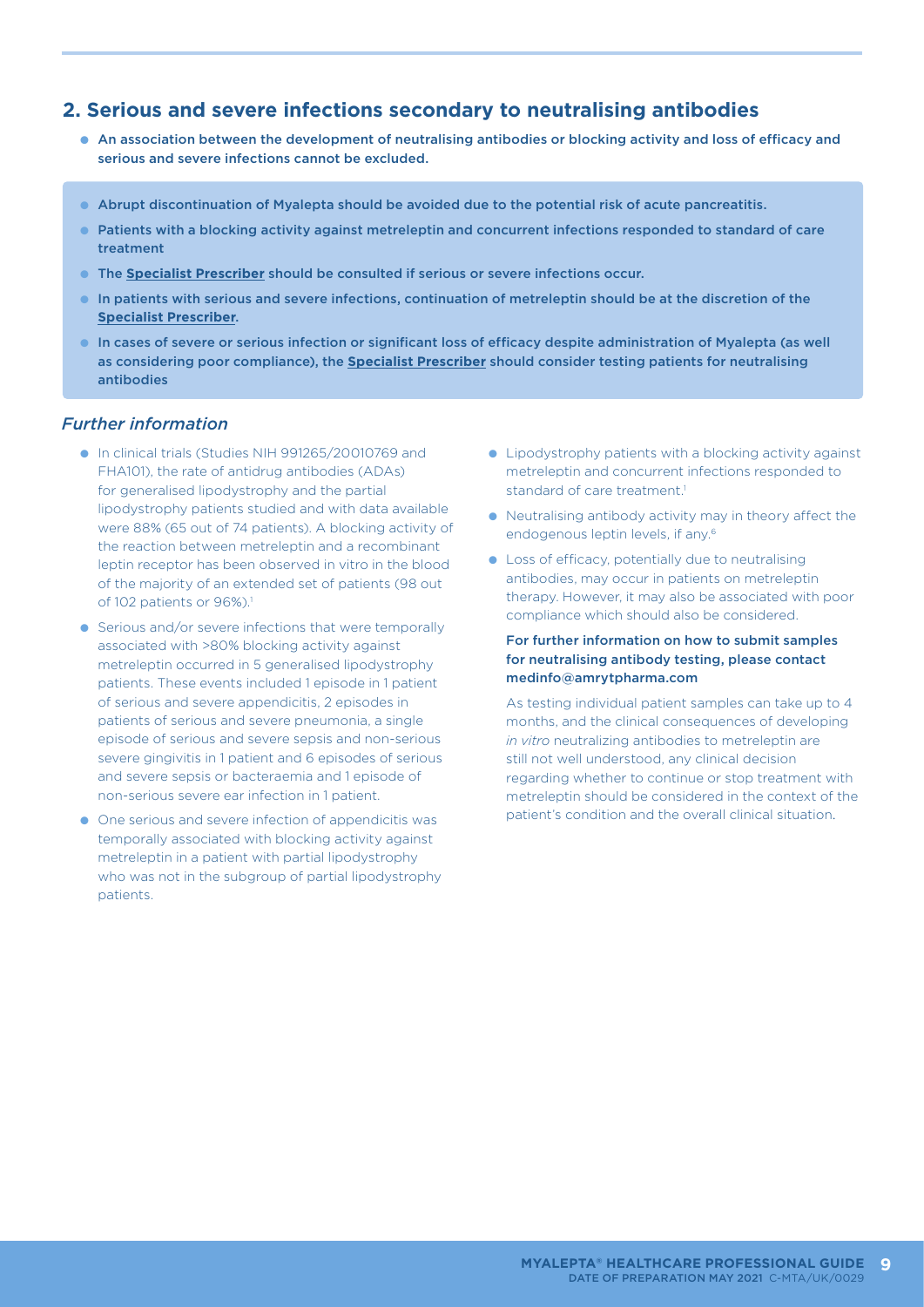## **3. Hypersensitivity reactions**

- Myalepta, like any therapeutic protein, has the potential to cause hypersensitivity reactions.
- Patients /carers should prepare and administer the first dose of the medicinal product under the supervision of **the Homecare Nurse who will visit the patients at their home**.
- Anaphylactic reactions may follow immediately after administration of Myalepta.
	- o If an anaphylactic reaction or other serious allergic reaction occurs, administration of Myalepta should be permanently discontinued immediately and appropriate therapy initiated.<sup>1</sup>
- Patients should be instructed to contact their doctor straight away if they notice any signs or symptoms of an allergic reaction including:1
	- o Breathing problems
	- o Swelling and reddening of the skin, hives
	- o Swelling of the face, lips, tongue or throat
	- o Stomach pain, nausea and vomiting
	- o Fainting or feeling dizzy
	- o Severe pain in the abdomen
	- o Very fast heartbeat

#### *Further information*

● Post marketing, cases of hypersensitivity have been reported.6 There were reports of anaphylactic reactions, rash and severe urticaria and asthma.6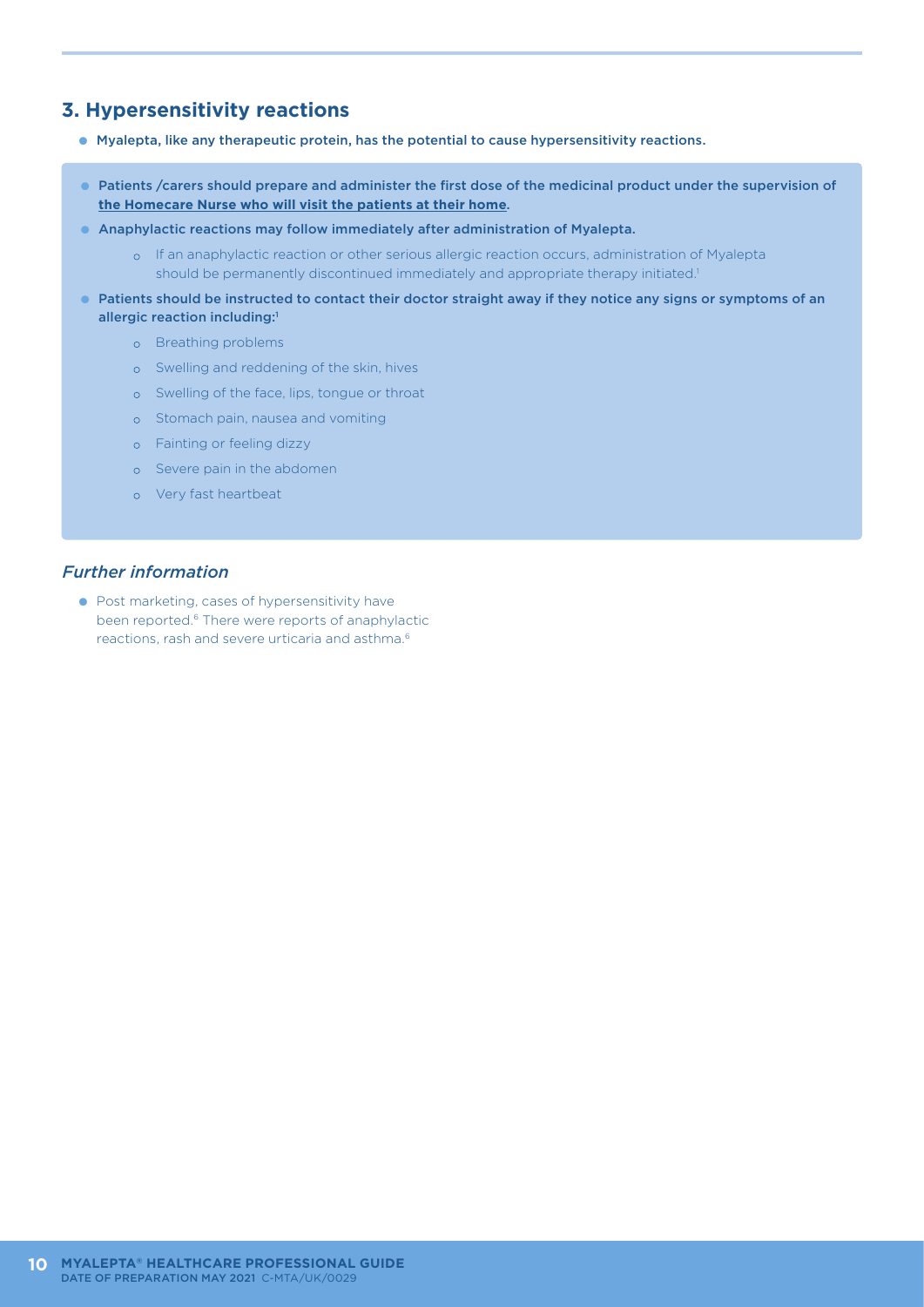## **References**

- 1. Amryt Pharmaceuticals. Myalepta Summary of Product Characteristics, available at https://www.medicines.org. uk/emc/product/11183/smpc
- 2. Brown RJ, Araujo-Vilar D, Cheung PT, *et al*. The diagnosis and management of lipodystrophy syndromes: a multi-society practice guideline. *J Clin Endocrinol Metab* 2016;101:4500-4511.
- 3. Rodriguez AJ, Mastronardi CA, Paz-Filho GJ. New advances in the treatment of generalized lipodystrophy: role of metreleptin. *Ther Clin Risk Manag* 2015;11:1391- 1400.
- 4. Gupta N, Asi N, Farah W, *et al*. Clinical features and management of non-HIV related lipodystrophy in children: a systematic review. *J Clin Endocrinol Metab* 2017;102:363-374.
- 5. Mantzoros CS, Magkos F, Brinkoetter M, *et al*. Leptin in human physiology and pathophysiology. *Am J Physiol Endocrinol Metab* 2011;301:E567-E584.
- 6. Amryt Pharmaceuticals. Data on file.
- 7. Chan JL, Oral EA. Clinical classification and treatment of congenital and acquired lipodystrophy. Endocr Pract 2010;16:310-323.
- 8. Brown RJ, *et al*. Comorbidities in patients with lipodystrophy. *Diabetes* 2014; 63(Suppl. 1): A389.
- 9. Brown RJ, Chan JL, Jaffe ES, *et al*. Lymphoma in acquired generalized lipodystrophy. *Leuk Lymphoma* 2016;57:45-50.